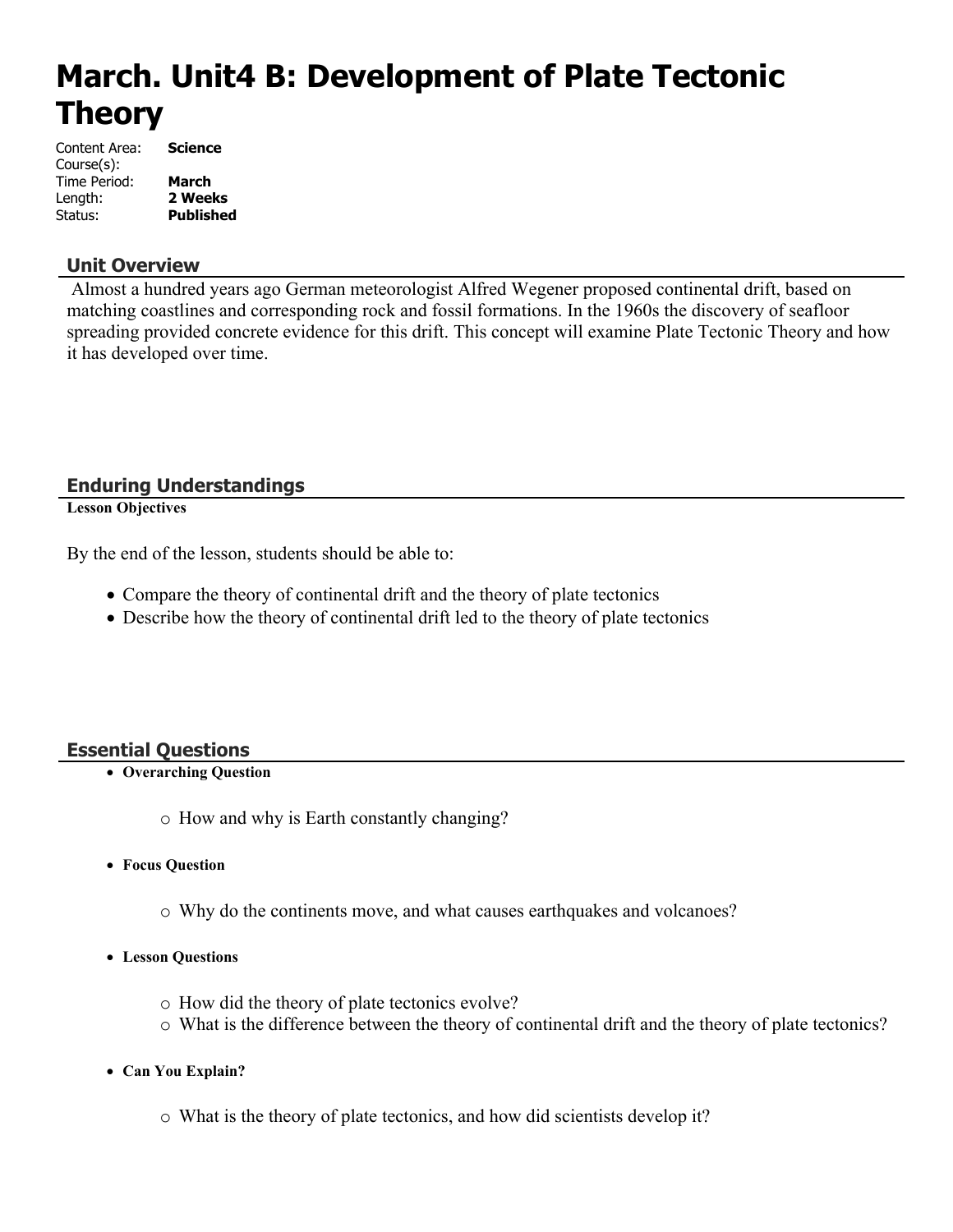# **Instructional Strategies & Learning Activities**

• [The Five E Instructional Model](https://app.discoveryeducation.com/learn/techbook/units/2ae9f1a7-63a1-4f5c-8db5-a4b1c4f8e9ea/concepts/a7be125a-e2b4-476d-b4ad-f0656c375c0d/lesson/sections/81d469b5-1271-4175-b9ae-44efcdb60d77#dd0eb5ba-3071-4917-9a55-54a6e14d9cae)

Science Techbook follows the 5E instructional model. As you plan your lesson, the provided Model Lesson includes strategies for each of the 5Es.

• [Engage \(45–90 minutes\)](https://app.discoveryeducation.com/learn/techbook/units/2ae9f1a7-63a1-4f5c-8db5-a4b1c4f8e9ea/concepts/a7be125a-e2b4-476d-b4ad-f0656c375c0d/lesson/sections/81d469b5-1271-4175-b9ae-44efcdb60d77#c42408d0-c4a4-43a1-b8ac-5963583fae77)

Students are presented with the basic concept of continental drift as they begin to explore Earth's structure. Students begin to formulate ideas around the Can You Explain? (CYE) question.

• [Explore \(90 minutes\)](https://app.discoveryeducation.com/learn/techbook/units/2ae9f1a7-63a1-4f5c-8db5-a4b1c4f8e9ea/concepts/a7be125a-e2b4-476d-b4ad-f0656c375c0d/lesson/sections/81d469b5-1271-4175-b9ae-44efcdb60d77#5f2de9b4-084d-431c-a8ac-34282f8a6444)

Students investigate evidence that supports the theory of continental drift and plate tectonic theory. Students complete an Exploration to identify evidence supporting the two theories.

• [Explain \(45–90 minutes\)](https://app.discoveryeducation.com/learn/techbook/units/2ae9f1a7-63a1-4f5c-8db5-a4b1c4f8e9ea/concepts/a7be125a-e2b4-476d-b4ad-f0656c375c0d/lesson/sections/81d469b5-1271-4175-b9ae-44efcdb60d77#b00f467e-91ae-49ca-a431-10dea0fab0e8)

Students construct scientific explanations to the CYE question by including evidence of how scientists developed the theory of plate tectonics.

• [Elaborate with STEM \(45–90 minutes\)](https://app.discoveryeducation.com/learn/techbook/units/2ae9f1a7-63a1-4f5c-8db5-a4b1c4f8e9ea/concepts/a7be125a-e2b4-476d-b4ad-f0656c375c0d/lesson/sections/81d469b5-1271-4175-b9ae-44efcdb60d77#85613ef8-57a0-40fc-82f7-4cbb605d9c96)

Students apply their understanding of plate tectonics as they interpret ocean-floor data, imagine the effects of future continental drift, and calculate how long it takes for continents to move.

• [Evaluate \(45–90 minutes\)](https://app.discoveryeducation.com/learn/techbook/units/2ae9f1a7-63a1-4f5c-8db5-a4b1c4f8e9ea/concepts/a7be125a-e2b4-476d-b4ad-f0656c375c0d/lesson/sections/81d469b5-1271-4175-b9ae-44efcdb60d77#1c9ade9d-079f-4250-aaf0-14b1aa3806e8)

Students are evaluated on the state science standards, as well as Standards in ELA/Literacy and Standards in Math standards, using Board Builder and the provided concept summative assessments.

# **Integration of Career Exploration, Life Literacies and Key Skills**

| CRP.K-12.CRP2        | Apply appropriate academic and technical skills.                                                                                                            |
|----------------------|-------------------------------------------------------------------------------------------------------------------------------------------------------------|
| <b>CRP.K-12.CRP5</b> | Consider the environmental, social and economic impacts of decisions.                                                                                       |
| CRP.K-12.CRP4        | Communicate clearly and effectively and with reason.                                                                                                        |
|                      | An individual's strengths, lifestyle goals, choices, and interests affect employment and<br>income.                                                         |
| TECH.9.4.8.IML.12    | Use relevant tools to produce, publish, and deliver information supported with evidence<br>for an authentic audience.                                       |
|                      | Gathering and evaluating knowledge and information from a variety of sources, including<br>global perspectives, fosters creativity and innovative thinking. |
|                      | Increases in the quantity of information available through electronic means have                                                                            |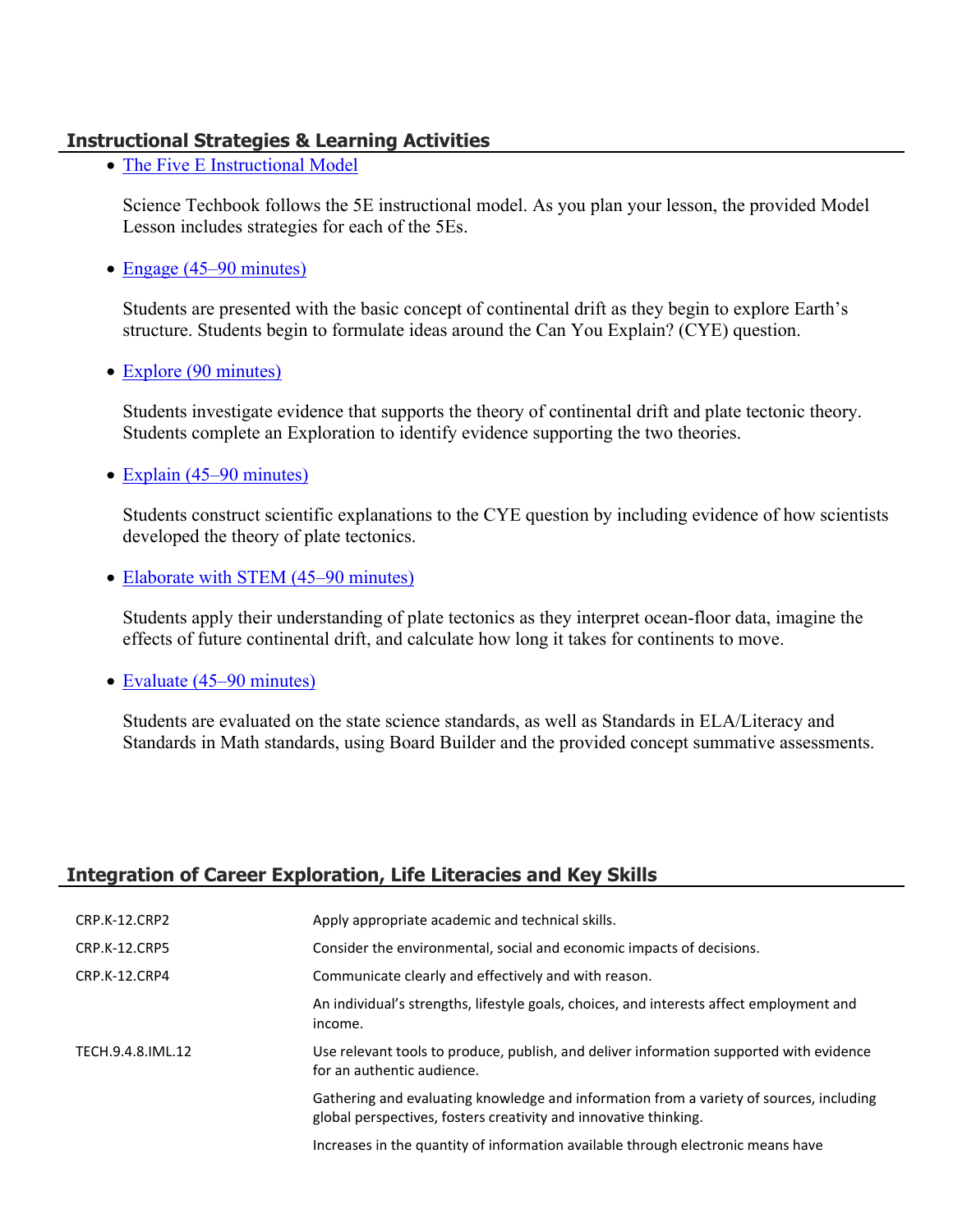|                      | heightened the need to check sources for possible distortion, exaggeration, or<br>misrepresentation.                                                                                                                                    |
|----------------------|-----------------------------------------------------------------------------------------------------------------------------------------------------------------------------------------------------------------------------------------|
| CRP.K-12.CRP11       | Use technology to enhance productivity.                                                                                                                                                                                                 |
|                      | Multiple solutions often exist to solve a problem.                                                                                                                                                                                      |
| <b>CRP.K-12.CRP9</b> | Model integrity, ethical leadership and effective management.                                                                                                                                                                           |
| CRP.K-12.CRP8        | Utilize critical thinking to make sense of problems and persevere in solving them.                                                                                                                                                      |
| CRP.K-12.CRP7        | Employ valid and reliable research strategies.                                                                                                                                                                                          |
| TECH.9.4.8.IML.1     | Critically curate multiple resources to assess the credibility of sources when searching for<br>information.                                                                                                                            |
| <b>TECH.9.4.8.CT</b> | Critical Thinking and Problem-solving                                                                                                                                                                                                   |
| TECH.9.4.8.IML.3     | Create a digital visualization that effectively communicates a data set using formatting<br>techniques such as form, position, size, color, movement, and spatial grouping (e.g.,<br>6.SP.B.4, 7.SP.B.8b).                              |
|                      | An essential aspect of problem solving is being able to self-reflect on why possible<br>solutions for solving problems were or were not successful.                                                                                     |
| <b>CRP.K-12.CRP1</b> | Act as a responsible and contributing citizen and employee.                                                                                                                                                                             |
| <b>CRP.K-12.CRP6</b> | Demonstrate creativity and innovation.                                                                                                                                                                                                  |
| CRP.K-12.CRP10       | Plan education and career paths aligned to personal goals.                                                                                                                                                                              |
| CRP.K-12.CRP12       | Work productively in teams while using cultural global competence.                                                                                                                                                                      |
|                      | Some digital tools are appropriate for gathering, organizing, analyzing, and presenting<br>information, while other types of digital tools are appropriate for creating text,<br>visualizations, models, and communicating with others. |
|                      |                                                                                                                                                                                                                                         |

# **Technolgy And Design Integration**

Technology is fully integrated with the Discovery Techbook

# **Interdisciplinary Connections**

| LA.RI.6.10    | By the end of the year read and comprehend literary nonfiction at grade level text-<br>complexity or above, with scaffolding as needed.                                                                                                            |
|---------------|----------------------------------------------------------------------------------------------------------------------------------------------------------------------------------------------------------------------------------------------------|
| MA.6.EE.B.6   | Use variables to represent numbers and write expressions when solving a real-world or<br>mathematical problem; understand that a variable can represent an unknown number, or,<br>depending on the purpose at hand, any number in a specified set. |
| LA.WHST.6-8.9 | Draw evidence from informational texts to support analysis, reflection, and research.                                                                                                                                                              |
| LA.W.6.1      | Write arguments to support claims with clear reasons and relevant evidence.                                                                                                                                                                        |
| LA.RST.6-8.1  | Cite specific textual evidence to support analysis of science and technical texts.                                                                                                                                                                 |
| LA.W.6.2      | Write informative/explanatory texts to examine a topic and convey ideas, concepts, and<br>information through the selection, organization, and analysis of relevant content.                                                                       |
| LA.RI.6.1     | Cite textual evidence and make relevant connections to support analysis of what the text<br>says explicitly as well as inferences drawn from the text.                                                                                             |
| LA.RI.6.2     | Determine a central idea of a text and how it is conveyed through particular details;                                                                                                                                                              |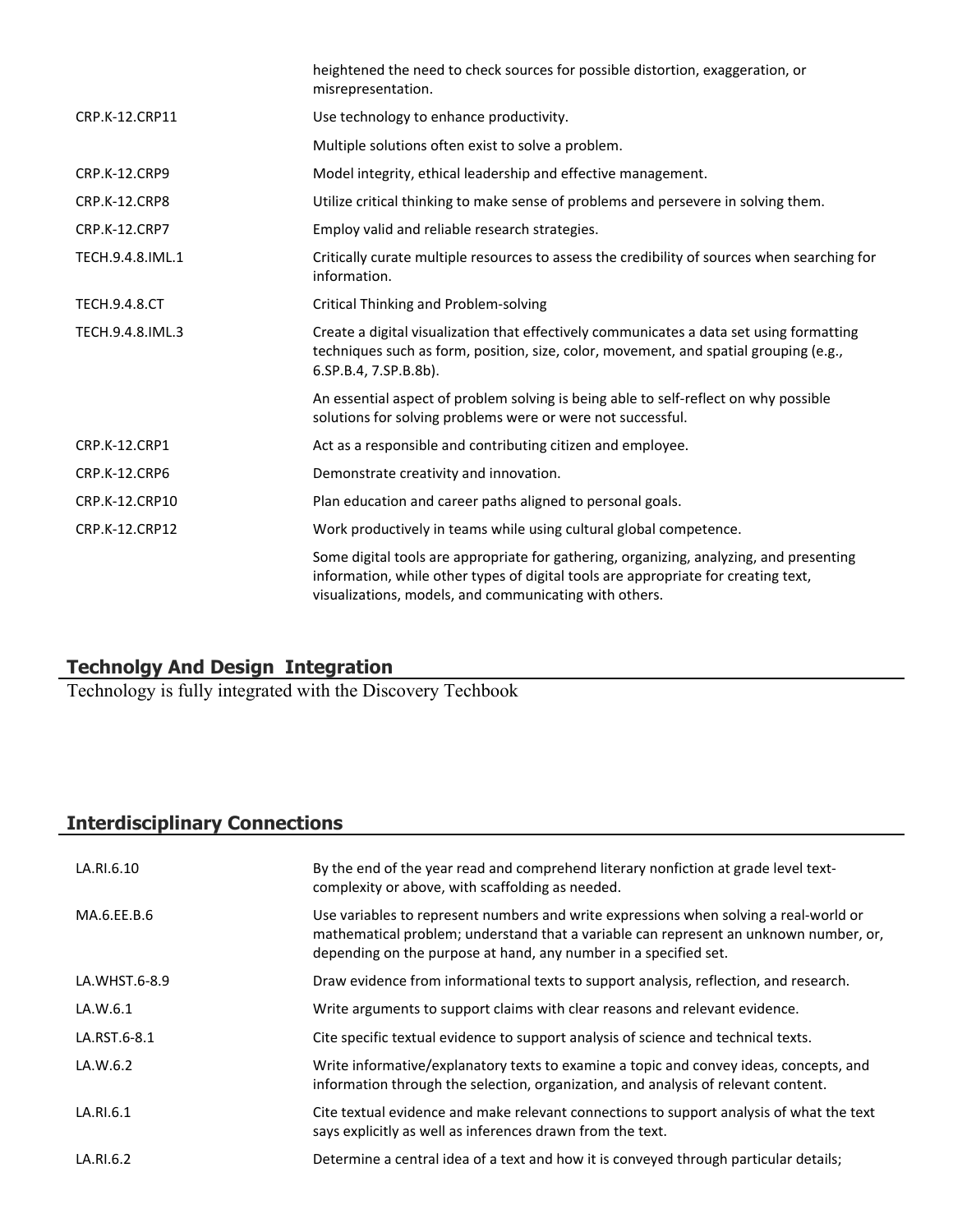|               | provide a summary of the text distinct from personal opinions or judgments.                                                                                                                       |
|---------------|---------------------------------------------------------------------------------------------------------------------------------------------------------------------------------------------------|
| LA.RI.6.4     | Determine the meaning of words and phrases as they are used in a text, including<br>figurative, connotative, and technical meanings.                                                              |
| LA.RST.6-8.7  | Integrate quantitative or technical information expressed in words in a text with a version<br>of that information expressed visually (e.g., in a flowchart, diagram, model, graph, or<br>table). |
| LA.RI.6.7     | Integrate information presented in different media or formats (e.g., visually,<br>quantitatively) as well as in words to develop a coherent understanding of a topic or issue.                    |
| LA.RI.6.8     | Trace and evaluate the argument and specific claims in a text, distinguishing claims that<br>are supported by reasons and evidence from claims that are not.                                      |
| MA.7.EE.B.4   | Use variables to represent quantities in a real-world or mathematical problem, and<br>construct simple equations and inequalities to solve problems by reasoning about the<br>quantities.         |
| LA.WHST.6-8.2 | Write informative/explanatory texts, including the narration of historical events, scientific<br>procedures/experiments, or technical processes.                                                  |

# **Differentiation**

- 1. Be aware that students who are not able to record their prior knowledge may not fully understand the questions. Help students reword questions in a way that is easy for them to understand and address. Reword "How did the theory of plate tectonics evolve?" as "How did the theory develop? What ideas came before the modern theory? How did scientists' ideas about how the Earth works change over time?" Reword "What is the difference between the theory of continental drift and the theory of plate tectonics?" as "How are they the same? What do they explain? Which came first?"
- 2. If students have trouble organizing their notes about the differences between continental drift and plate tectonics, you may want to provide them with a copy of the Venn 2 Graphic Organizer.
- 3. Students may need assistance differentiating the claim from the evidence and the reasoning. In this case, the claim can consist of a summary statement about the evolution of plate tectonics from continental drift. The evidence that students use to back up their claim is in the form of video segments, reading passages, and Core Interactive Text. The reasoning is

- 1. If English Language Learners find it difficult to understand the narration of the videos, remind them that they can use the transcript function or the closed caption function to read the text as they listen.
- 2. Make sure students fully understand the lesson questions. It may help to provide synonyms and antonyms and related words that are different parts of speech (difference/different; similar/same; evolve/evolution/change).
- 3. Consider allowing English Language Learners to conduct research for their projects using resources published in their native language. Challenge them, however, to summarize their findings in English and prepare the final Board in English.

# [Struggling Students](https://app.discoveryeducation.com/player/view/assetGuid/4995767F-D634-40C6-B25B-BDEA06E14F90) **[ELL](https://app.discoveryeducation.com/player/view/assetGuid/D727DF69-B79B-4A92-AA1F-CE23C74D98D9) ELL** Accelerated Students

- 1. Encourage students to come up with their own scientific questions related to plate tectonic theory, and add those to the Scientific Explanation Key Questions. Remind students to think about these questions as they go through the rest of the lesson.
- 2. Challenge students to find additional video segments about the development of plate tectonics using the **Discovery** search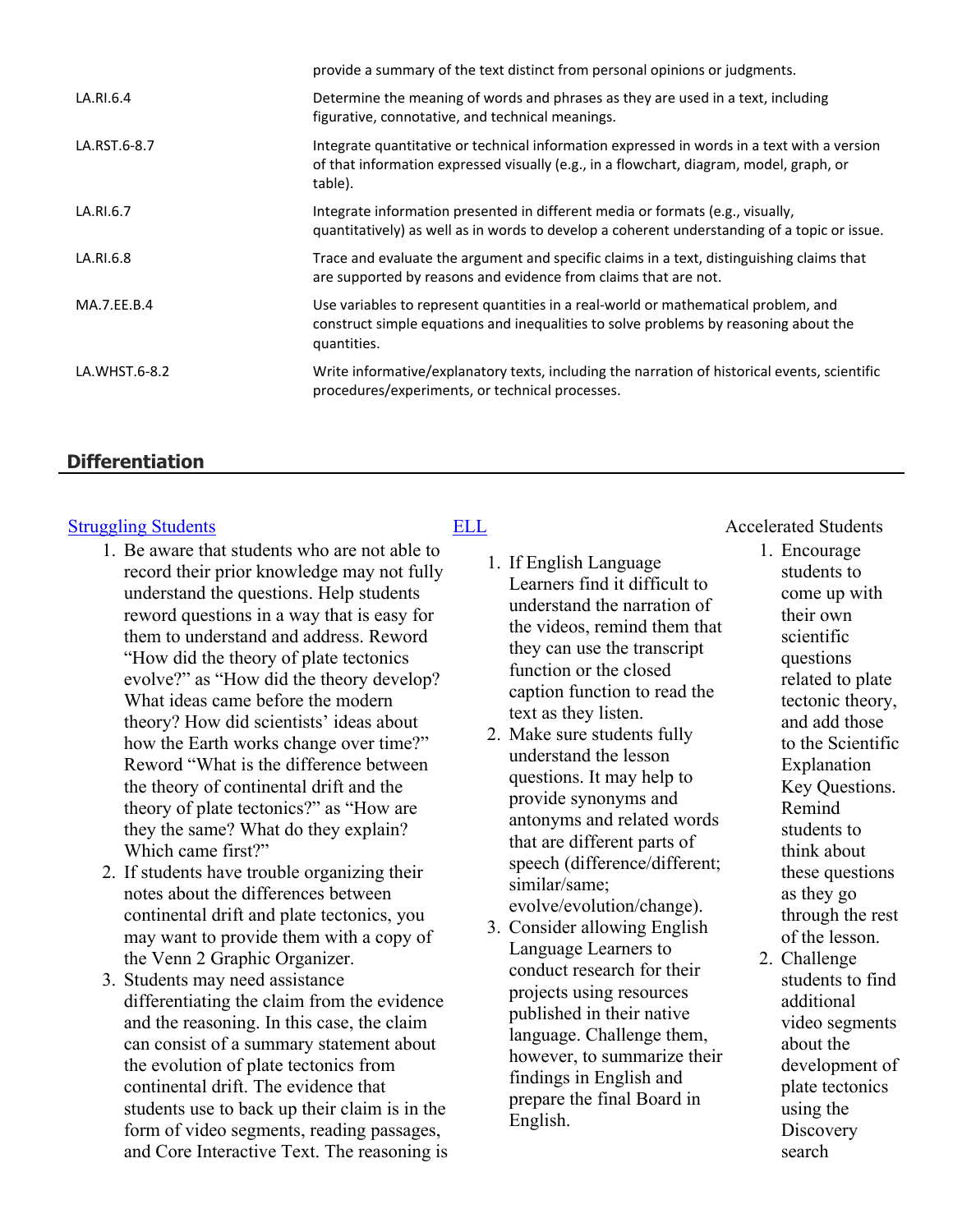in their own synthesis and analysis of events.

function. **Students** should think about what keywords to use and how to narrow down the results so that they are manageable. 3. Once they have completed their timelines, students conduct research to add other events to the timeline. These could be political events (wars), natural

disasters (earthquakes and volcanic eruptions), inventions (e.g., radar), or other scientific discoveries (discovery of DNA or development of various models of the atom). Challenge students to make connections between these events and the development of the theory of plate tectonics.

[Differentiation in science](http://www.brighthubeducation.com/teaching-gifted-students/65181-differentiation-techniques-and-activities-in-the-classroom-for-gifted-students/) can be accomplished in several ways. Once you have given a pre-test to students, you know what information has already been mastered and what they still need to work on. Next, you design activities, discussions, lectures, and so on to teach information to students. The best way is to have two or three groups of students divided by ability level.

While you are instructing one group, the other groups are working on activities to further their knowledge of the concepts. For example, while you are helping one group learn the planet names in order, another group is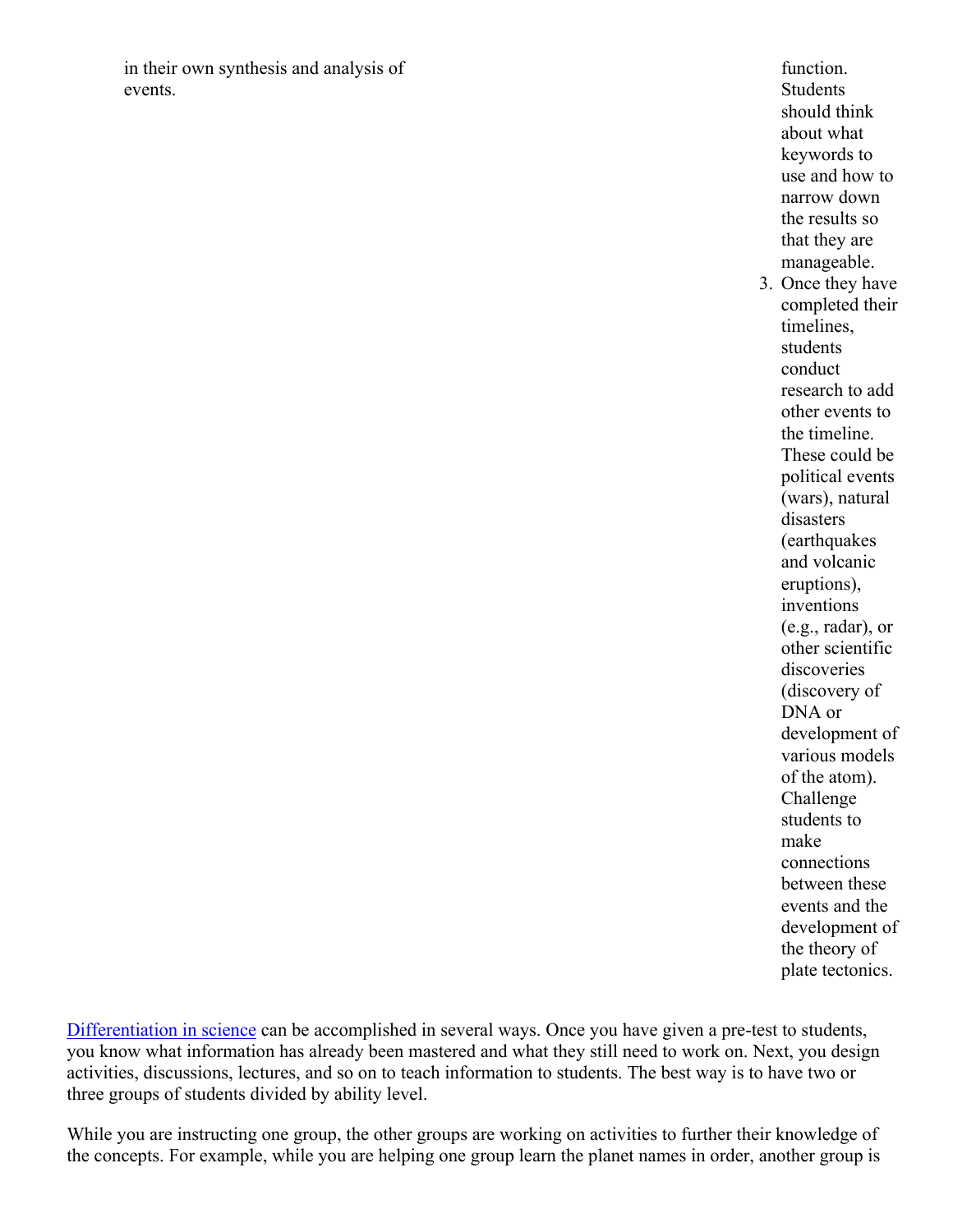researching climate, size, and distance from the moon of each planet. Then the groups switch, and you instruct the second group on another objective from the space unit. The first group practices writing the order of the planets and drawing a diagram of them.

Here are some ideas for the classroom when you are using differentiation in science:

- Create a tic-tac-toe board that lists different activities at different ability levels. When students aren't involved in direct instruction with you, they can work on activities from their tic-tac-toe board. These boards have nine squares, like a tic-tac-toe board; and each square lists an activity that corresponds with the science unit. For example, one solar system activity for advanced science students might be to create a power point presentation about eclipses. For beginning students, an activity might be to make a poster for one of the planets and include important data such as size, order from the sun, whether it has moons, and so on.
- Find websites on the current science unit that students can explore on their own.
- Allow students to work in small groups to create a project throughout the entire unit. For example, one group might create a solar system model to scale. Another group might write a play about the solar system. This is an activity these groups can work on while they are not working directly with you.

Differentiation in science gets students excited to learn because it challenges them to expand their knowledge and skills, instead of teaching the whole group concepts they have already mastered.

# **Modifications & Accommodations**

Refer to QSAC EXCEL SMALL SPED ACCOMMOCATIONS spreadsheet in this discipline.

# **Modifications and Accommodations used in this unit:**

IEP and 504 Accommodations will be utilized.

IEP and 504 plans will be utilized.

# **Benchmark Assessments**

**Benchmark Assessments** are given periodically (e.g., at the end of every quarter or as frequently as once per month) throughout a school year to establish baseline achievement data and measure progress toward a standard or set of academic standards and goals.

# **Schoolwide Benchmark assessments:**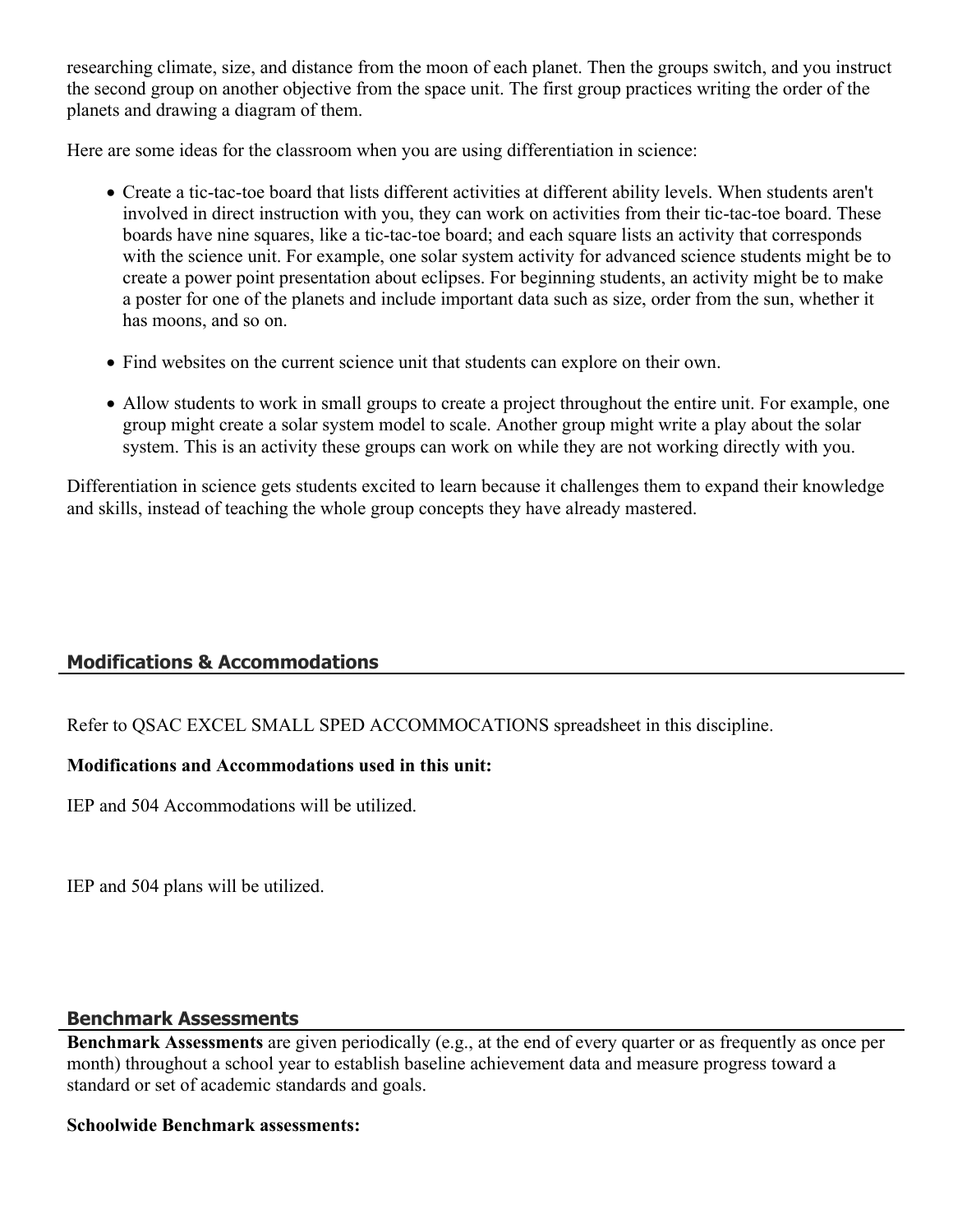Aimsweb benchmarks 3X a year

Linkit Benchmarks 3X a year

# **Additional Benchmarks used in this unit:**

The students will complete two summative benchmark tests administered by the teacher via Google Forms and Google Classroom. There is one benchmark test administered in the middle of the year around January, and a second one administered in May.

# **Formative Assessments**

Assessment allows both instructor and student to monitor progress towards achieving learning objectives, and can be approached in a variety of ways. **Formative assessment** refers to tools that identify misconceptions, struggles, and learning gaps along the way and assess how to close those gaps. It includes effective tools for helping to shape learning, and can even bolster students' abilities to take ownership of their learning when they understand that the goal is to improve learning, not apply final marks (Trumbull and Lash, 2013). It can include students assessing themselves, peers, or even the instructor, through writing, quizzes, conversation, and more. In short, formative assessment occurs throughout a class or course, and seeks to improve student achievement of learning objectives through approaches that can support specific student needs (Theal and Franklin, 2010, p. 151).

## **Formative Assessments used in this unit:**

Formative assessments as listed in unit.

# **Summative Assessments**

**Summative assessments** evaluate student learning, knowledge, proficiency, or success at the conclusion of an instructional period, like a unit, course, or program. Summative assessments are almost always formally graded and often heavily weighted (though they do not need to be). Summative assessment can be used to great effect in conjunction and alignment with formative assessment, and instructors can consider a variety of ways to combine these approaches.

## **Summative assessments for this unit:**

Summative assessments as listed in unit.